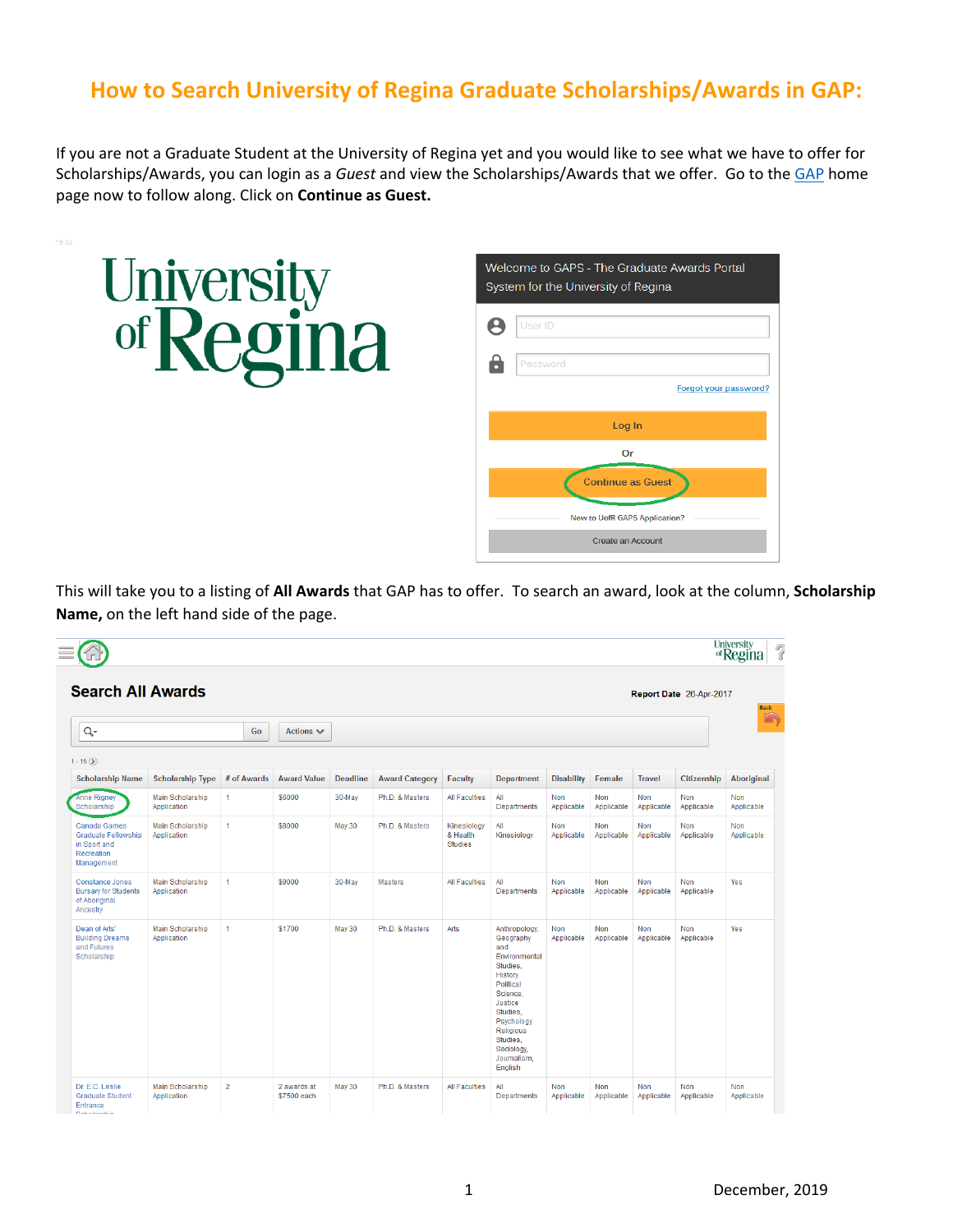Clicking on the blue **Scholarship Name** will take you into the Award Eligibility screen.



To see **Awards Currently Accepting Applications**, you can also click on the **house** at the top left hand side of the screen. It will take you to a page where you can click on the icon **Awards Currently Accepting Applications**.This allows you to see the scholarships that are currently accepting applications. You must have a graduate student account setup in order to apply. Please see the instructions on *How to Register*, to setup your student profile.